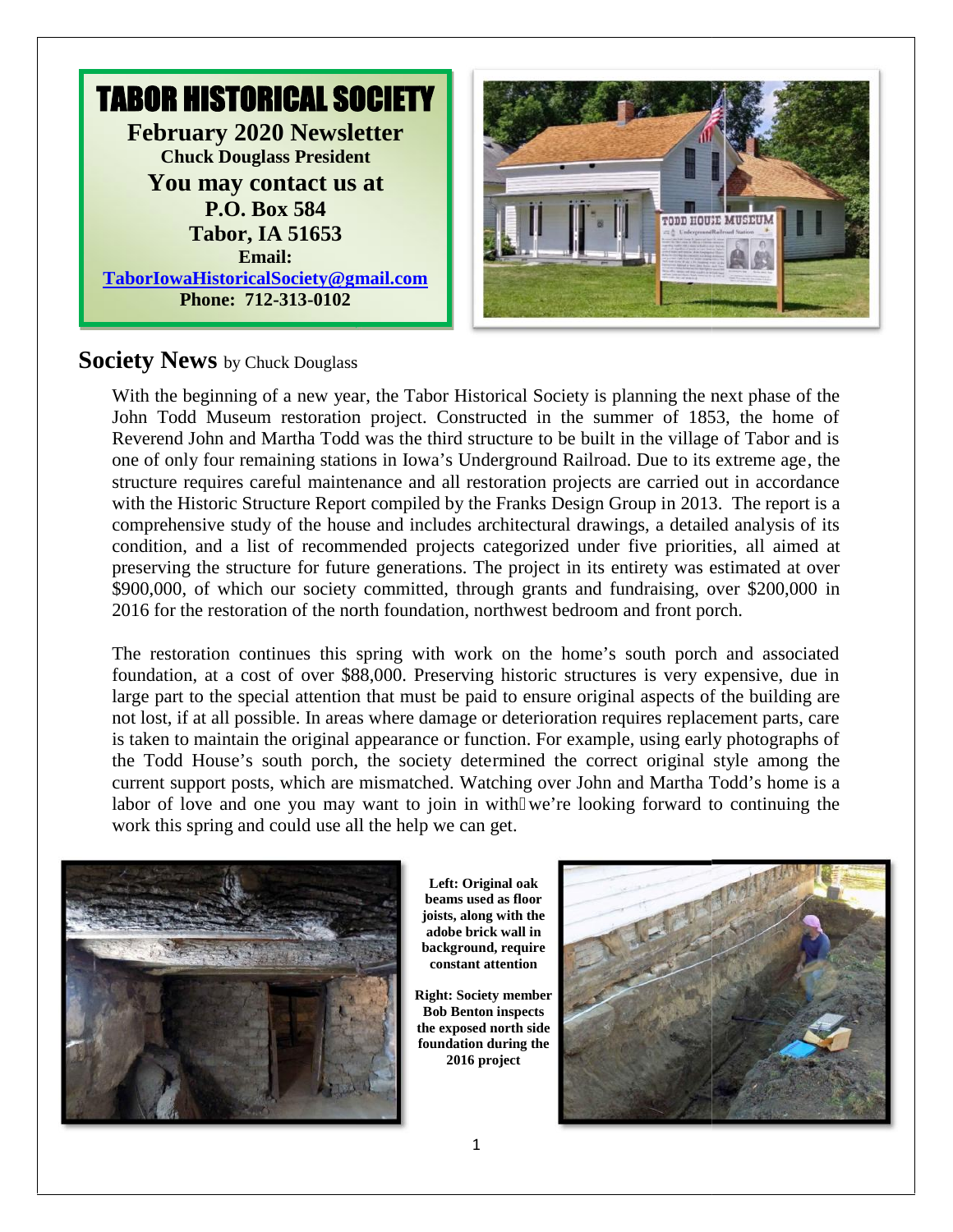#### *Did You Know? You Know?*

Ethnic Germans comprised the largest non-English speaking group to come to Iowa from the Ethnic Germans comprised the largest non-English speaking group to come to Iowa from the 1840s through the 1960s. The numbers were impressive: In 1900 there were 123,162 German immigrants living in the state, according to the U.S. Census. German influence reached even into Fremont County when German-born Philip Nies opened the Hamburg Brewing and Bottling Works in 1867, which included a beer garden and dance hall (something that deeply disturbed temperance advocates in Tabor). in the state, according to the U.S. Census. German influence reached even into when German-born Philip Nies opened the Hamburg Brewing and Bottling which included a beer garden and dance hall (something that deeply disturb

Always looking for ways to increase the enrollment at Tabor College, administrators decided in 1910 to write a publicity pamphlet entirely in the German language, encouraging non- or limited- English-speaking parents to send their sons and daughters to the best school in "the land of the English-speaking parents to send their sons and daughters to the best school in "the land of the free." Written in what is now an old style German script by Prussian-born Fritz W. Martini, working at the time as a school counselor, the eleven-page catalog appealed directly to parents of prospective students, explaining in detail the advantages that would be realized by sending their children to Tabor College. Then, as now, small class size was seen as a plus: "It must be said that in this institution the classrooms are arranged to make it possible for a professor to pay attention in this institution the classrooms are arranged to make it possible for a professor to pay attention<br>to each student, so when needed, each individual can get ahead. It must also be said that special attention is given to those who, for whatever reason, failed in other schools." In his concluding lines, Mr. Martini implored his "dear countrymen, to carefully think about the most important thing: the education of your children. Think how grateful the dear young people will be to you, if you help them achieve the best there is in this world: a good, thorough, Christian education."





**Cover page translated: The American College‒A Way to be Recognized in the Land of the Free and to Move Ahead Tabor College German Club in 1909 Cover page Collegeecognized Move Tabor College**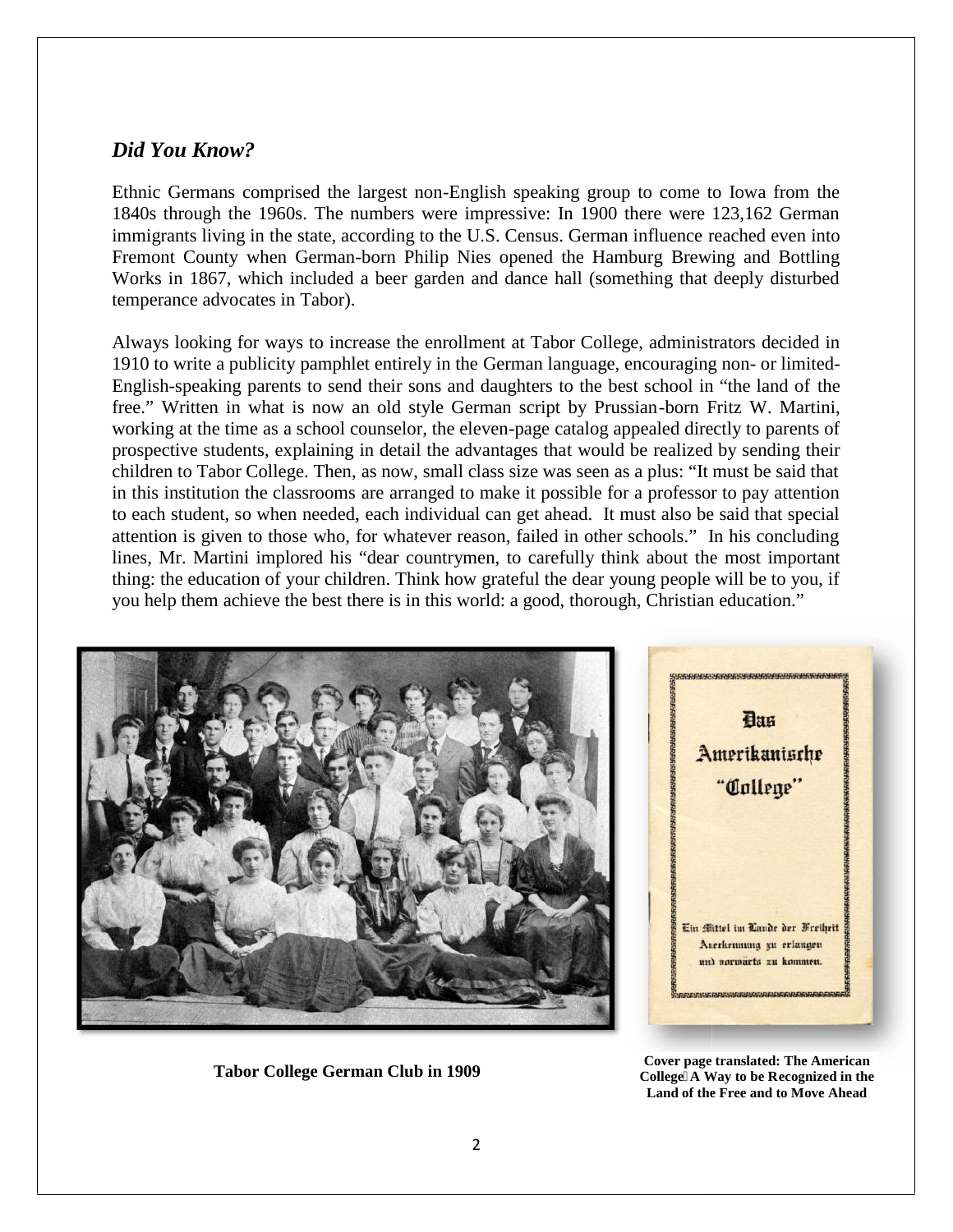#### **Dreams of an Electric Railroad**

Harry Wilkins

The early 20th century witnessed an explosion of technological marvels, particularly in transportation. Steam locomotives had been in use for decades, but electrically powered conveyances, including cars and trains, were making inroads in many areas of the United States. Responding to what they saw as a golden opportunity, Tabor businessmen, among them William Wadhams and Charles Ellis, began promoting the construction of an interurban trolley line connecting towns in Southwest Iowa. On July 1, 1903, the Council Bluffs, Tabor and Southern Electric Railway corporation was born, with William J. Dobbs (from Creston) elected president and general manager.

The trolley line would begin in Tarkio, Missouri, and move north through Riverton, Sidney, Tabor, Hillsdale, Glenwood, and Council Bluffs, where connections could be made to the Omaha trolley system. A spur would be built connecting Hamburg to the line. The company, using rented offices above the Barbour store in Tabor, began surveying the route, acquiring land rights and most importantly, raising money. Planners envisioned a 75-mile line requiring a main power station in Tabor generating 32,000 volts, and several substations. The system would provide six trains daily each way, the last leaving Council Bluffs after theaters closed at 11:00 p.m. Planners also knew that freight would be a major source of revenue. It was estimated that moving bulk items could be accomplished in one-third the time taken by traditional rail service. Towns would be connected as never before with rapid speed and low cost—traveling from Tabor to Sidney was estimated at 20 minutes for a 30-cent fare. Another benefit of the electric railway was selling excess power to communities for residential use.



**Typical Interurban Trolley (Bellefontaine, Ohio, 1908)**

The cost of the enterprise was significant. The company would need to raise two million dollars, the equivalent of over \$51 million today. But steady progress was seen, and within the first year the route was surveyed and access granted by landowners and municipalities, although Council Bluffs insisted on a spur to the Iowa School for the Deaf before granting approval. Initially, funds were raised through the sale of stock—at least \$10,000 by 1904—but construction could not commence without the support of a large bond sale. President Dobbs and others tirelessly

promoted the project, regularly meeting with community leaders and financial backers. Area newspapers were enthusiastic in their reporting: on December 29, 1905, the *Hamburg Reporter* said the railroad was "nearer a sure thing than it has ever been before." Unfortunately, the critical bond issuance never materialized. Some interest was shown by East Coast bankers but their insistence on ten percent of the cost being raised through stock sales before committing to the deal could not be satisfied. The enterprise slowly faded as popular enthusiasm waned, all but dead by 1908. Although several local investors lost a great deal of money, the long-term survivability of the electric railroad, had it been built, was certainly bleak: few people in 1903 could have foreseen the advent and effect of the mass-produced automobile.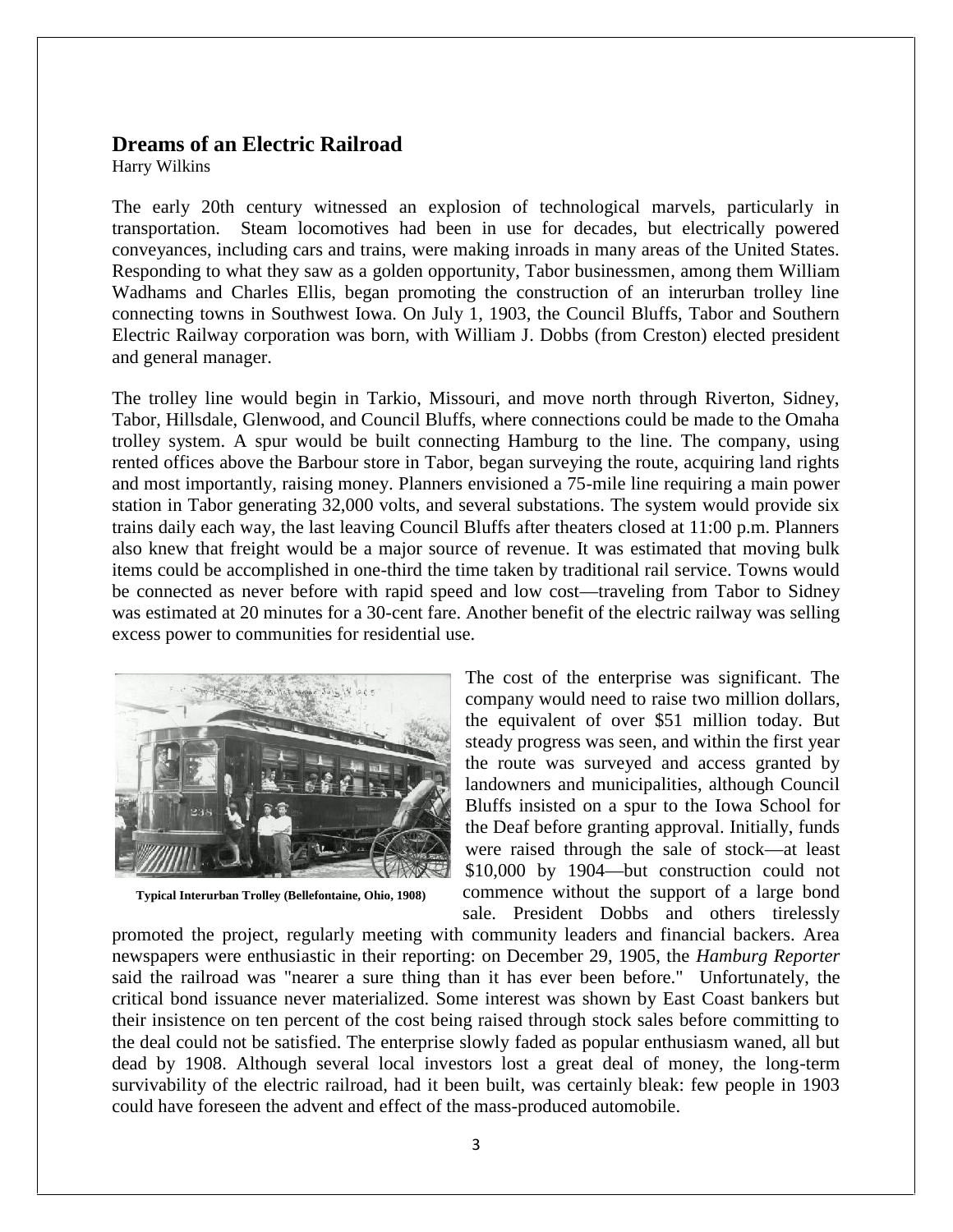## *The Girls Knew How to Walk! Girls*

Getting around wasn't always as easy as today and we sometimes forget that in the old days just moving from one town to another could be considered a trek, particularly if you were on foot.

A short news piece in the Tabor Beacon of March 16, 1911, illustrated the challenge: "Miss Ethel Baggs and Miss Rilla Hanley, students at Tabor College, started one recent Saturday Getting around wasn't always as easy as today and we sometimes forget that in the old days just<br>moving from one town to another could be considered a trek, particularly if you were on foot.<br>A short news piece in the Tabor Miss Hanley. However, as it was getting late in the day (about 3 o'clock p.m.) they modified their plans on the way and decided to cut across from Randolph to Imogene and if possible, catch the evening southbound train for Shenandoah.

While on the road to Randolph they were overtaken by a team and buggy and given a lift of a their plans on the way and decided to cut across from Randolph to Imogene and if possible, catch<br>the evening southbound train for Shenandoah.<br>While on the road to Randolph they were overtaken by a team and buggy and given gate for Imogene, covering the distance between seven and eight miles in one hour and three gate for Imogene, covering the distance between seven and eight miles in one hour and three<br>quarters, just in time by a dash at the finish, to board the southbound train at 6:30 and soon arrived safely at their destination.

After resting and visiting over Sunday they returned by railroad, but upon arriving at Malvern via arrived safely at their destination.<br>After resting and visiting over Sunday they returned by railroad, but upon arriving at Malvern via<br>the Wabash route, they found the Tabor and Northern train out of commission for the da account of a disabled locomotive, so the young ladies, nothing daunted, started upon another nine-mile tramp to Tabor. Others were going the same way so they did not need to walk the entire distance. nt of a disabled locomotive, so the young ladies, nothing daunted, started nile tramp to Tabor. Others were going the same way so they did not needistance.

They are feeling in the best of health and spirits, none the worse for the hiking experience and<br>are quite independent of transportation companies."<br>A few years later, on August 20, 1914, the Malvern Leader are quite independent of transportation companies."



**Miss Ethel Baggs**

A few years later, on August 20, 1914, the Malvern Leader reported that Ethel "had her right arm broken and quite a gash cut in her head. She had been visiting at the Gray home and with reported that Ethel "had her right arm broken and quite a gash cut<br>in her head. She had been visiting at the Gray home and with<br>Mrs. Gray and her baby was riding to Thurman in a buggy. A passing auto frightened the horses and in the mix-up Miss Baggs was thrown out of the buggy. She was taken to Thurman where her injuries were attended to and on Monday came to her home in Tabor. Mrs. Gray and baby were not injured." Tabor. Mrs. htened the horses and in the mix-up Mis<br>of the buggy. She was taken to Thurma<br>attended to and on Monday came to her

By this point Ethel may have thought that her long-distance By this point Ethel may have thought that her long-d walking stints back in college weren't such a bad idea.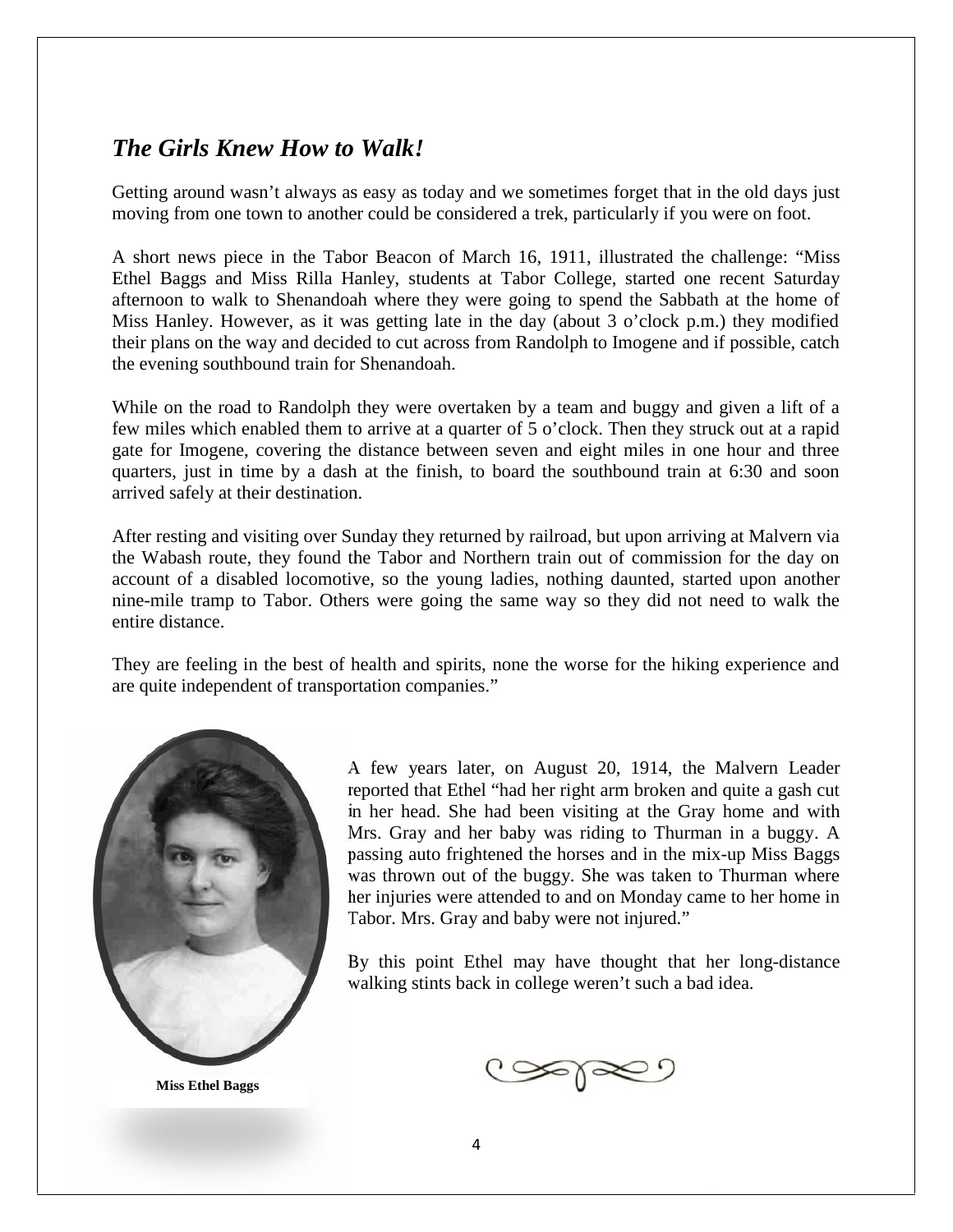# *Yesterday and Today*



**Tabor's Main Street, looking northwest. The area where the bank is now located was occupied by stores and the Tabor Opera House, seen in the photo from around 1900 with itscurved roof. A common feature for businesses during the era before air conditioning was the use of awnings, seen extended on several businesses in the old picture. Like most small American towns, Tabor's main street measured 80 feet across to allow for the movement of horse-drawn wagons.** bor's Main Street, looking northwest. The area where the bank is now located was occupied by stores and the Tabor<br>era House, seen in the photo from around 1900 with its curved roof. A common feature for businesses during t

### City Government Paying the Bills in 1939

| Joe Lybarger                            | Street & Jater Comm.                   | 80.00          |
|-----------------------------------------|----------------------------------------|----------------|
| L.M. Perkins                            | Clerk                                  | 17.50          |
| Dale Chantry                            | Marshall and Nightwatch                | 65.00          |
| Geo. Irwin                              | Snow Removal                           | 0.08           |
| Ed latton Music Co.                     | Band Music                             | 6.04           |
| L.E. Decker                             | Snow Memoval                           | 0.08           |
| O.A.Nickerson                           |                                        | 2.50           |
| Delbert Lybarger                        | Labor                                  | 7.00           |
| McKesson & Robbins                      | Chlorine and Alum                      | 41.60          |
| A.S.McDonald                            | Snow Removal                           | 2.50           |
| A.M. McMahill                           | <b>Mayor</b>                           | 15.00          |
| Harry Hall                              | Snow Removal                           | 0.50           |
| Iowa-Nebr. L & P Co.                    | Lights and Power                       | 150.94         |
| Iowa-Nebr. L & P Co.                    | Int on Registered Warrents200.00       |                |
| L.H. Benedict                           | Blacksmithing                          | 7.50           |
| Tabor Fire Dept.                        | Expense                                | 5.00           |
| Frank Benedict                          | Labor                                  | 15.00          |
| Mid States Utilities                    | Telephones                             | 7.96           |
| A.S.Bloedel Co.                         | Supplies                               | 4.44           |
| Harry Hall                              | Labor                                  | 4.25           |
| Orville Watters                         | Labor                                  | 2.00           |
| John Shier                              | Labor                                  | 5.25           |
| The Merchants Nat Bank                  | Int on Fund Bonds                      | 12.50          |
| White Phillps Corp.<br>First State Bank | Int on Fund Bonds<br>Int on Fire Bonds | 12.50<br>25.00 |

**The record of expenditures as approved by the Tabor City Council, March 6, 1939. The mayor was** he record of expenditures as approved by the Tabor City Council, March 6, 1939. The mayor was<br>Arthur M. McMahill (1871-1953). The council also decided to buy six speed signs from the Iowa **Highway Commission for use around Tabor's two schools.**